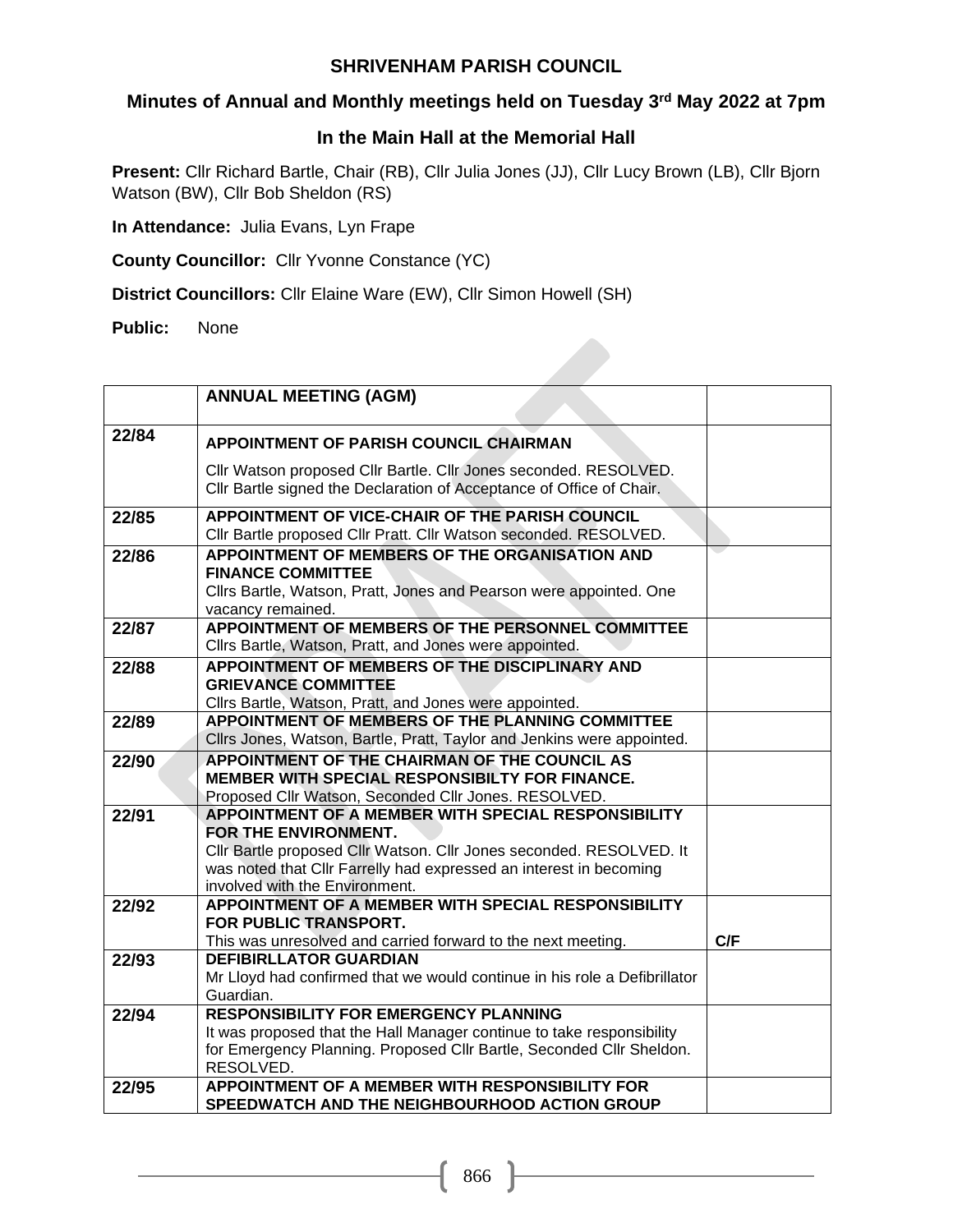## **Minutes of Annual and Monthly meetings held on Tuesday 3rd May 2022 at 7pm**

## **In the Main Hall at the Memorial Hall**

|        | Cllr Jones proposed Cllr Pearson. Cllr Bartle seconded. RESOLVED.                                                            |               |
|--------|------------------------------------------------------------------------------------------------------------------------------|---------------|
| 22/96  | APPOINTMENT OF A MEMBER WITH SPECIAL RESPONSIBILITY                                                                          |               |
|        | <b>FOR THE ALLOTMENTS</b>                                                                                                    |               |
|        | Cllr Bartle proposed Cllr Sheldon. Cllr Jones seconded. RESOLVED.                                                            |               |
| 22/97  | APPOINTMENT OF A MEMBER WITH SPECIAL RESPONSIBILITY<br>FOR CLIMATE EMERGENCY.                                                |               |
|        | Cllr Bartle proposed Cllr Watson. Cllr Sheldon seconded. RESOLVED.                                                           |               |
|        | It was noted that CIIr Farrelly had expressed an interest in becoming                                                        |               |
|        | involved with Climate Emergency.                                                                                             |               |
| 22/98  | APPOINTMENT OF A MEMBER WITH SPECIAL RESPONSIBILITY                                                                          |               |
|        | <b>FOR BUSINESS LIAISON</b>                                                                                                  |               |
|        | Cllr Bartle proposed Cllr Farrelly. Cllr Watson seconded. RESOLVED.                                                          |               |
| 22/99  | APPOINTMENT OF A MEMBER WITH SPECIAL RESPONSIBILITY<br><b>FOR SCHOOL LIAISON</b>                                             |               |
|        | Cllr Bartle proposed Cllr Taylor. Cllr Jones seconded. RESOLVED.                                                             |               |
| 22/100 | APPOINTMENT OF A MEMBER WITH SPECIAL RESPONSIBILITY                                                                          |               |
|        | <b>FOR SOCIAL MEDIA</b>                                                                                                      |               |
|        | Cllr Bartle proposed Cllr Jenkins. Cllr Jones seconded. RESOLVED.                                                            |               |
| 22/101 | <b>GENERAL POWER OF COMPETENCE</b>                                                                                           |               |
|        | Clerk to clarify the rules in light of conflicting information.                                                              | <b>Clerk</b>  |
| 22/102 | <b>COUNCIL MEETING DATES FOR NEXT 12 MONTHS</b>                                                                              |               |
|        | It was agreed to meet on the first Monday of every month except when                                                         |               |
|        | that was a Bank Holiday. There would be no meeting in August.                                                                |               |
|        | The dates agreed were:<br>2022 - Monday 6 <sup>th</sup> June, Monday 4 <sup>th</sup> July, Monday 5 <sup>th</sup> September, |               |
|        | Monday 3rd October, Monday 7th November, Monday 5th December                                                                 |               |
|        | 2023 - Tuesday 3rd January, Monday 6th February, Monday 6th March,                                                           |               |
|        | Monday 3rd April. The date of the May meeting to be confirmed.                                                               |               |
| 22/103 | <b>APOLOGIES FOR ABSENCE</b>                                                                                                 |               |
|        | Cllr Stuart Coffey, Cllr Liz Jenkins, Cllr David Pratt, Cllr Connor Farrelly,                                                |               |
|        | Cllr Gerard Pearson and Cllr Chris Taylor sent their apologies.                                                              |               |
| 22/104 | <b>DECLARATIONS OF INTEREST</b>                                                                                              |               |
|        | None.<br>MINUTES OF THE MEETING HELD ON 4th APRIL 2022                                                                       |               |
| 22/105 | The minutes of the Parish Council meeting held on 4 <sup>th</sup> April 2022 were                                            |               |
|        | approved. Proposed Cllr Watson, Seconded Cllr Sheldon. RESOLVED.                                                             |               |
|        | The minutes were signed.                                                                                                     |               |
| 22/106 | MATTERS ARISING FROM LAST MEETING NOT ITEMISED                                                                               |               |
|        | <b>ON THE AGENDA</b>                                                                                                         |               |
|        | a) $22/61$ (22/36 - 22/09 - 21/228 - 21/208 - 21/175 - 21/151 - 21/126 -                                                     |               |
|        | 21/80 - 21/54 - 21/29 - 21/05) - Speed bumps and streetlights on                                                             | <b>CLOSED</b> |
|        | Townsend Road. Cllr Constance reported that there had been no                                                                |               |
|        | progress. It was agreed to close this matter and re-open it when                                                             |               |
| 22/107 | there had been some progress,<br><b>PUBLIC REPRESENTATION</b>                                                                |               |
|        | Cllr Bartle reported that a member of the public had left a message with                                                     |               |
|        | him. The member of the public was concerned about the footpaths from                                                         |               |
|        | Cross Trees Park, as there had been a lot of people using it. Cllr Bartle                                                    |               |
|        | had pointed out to the member of the public that it was a public right of                                                    |               |
|        | way.                                                                                                                         |               |
| 22/108 | <b>COUNTY COUNCILLORS REPORT</b>                                                                                             |               |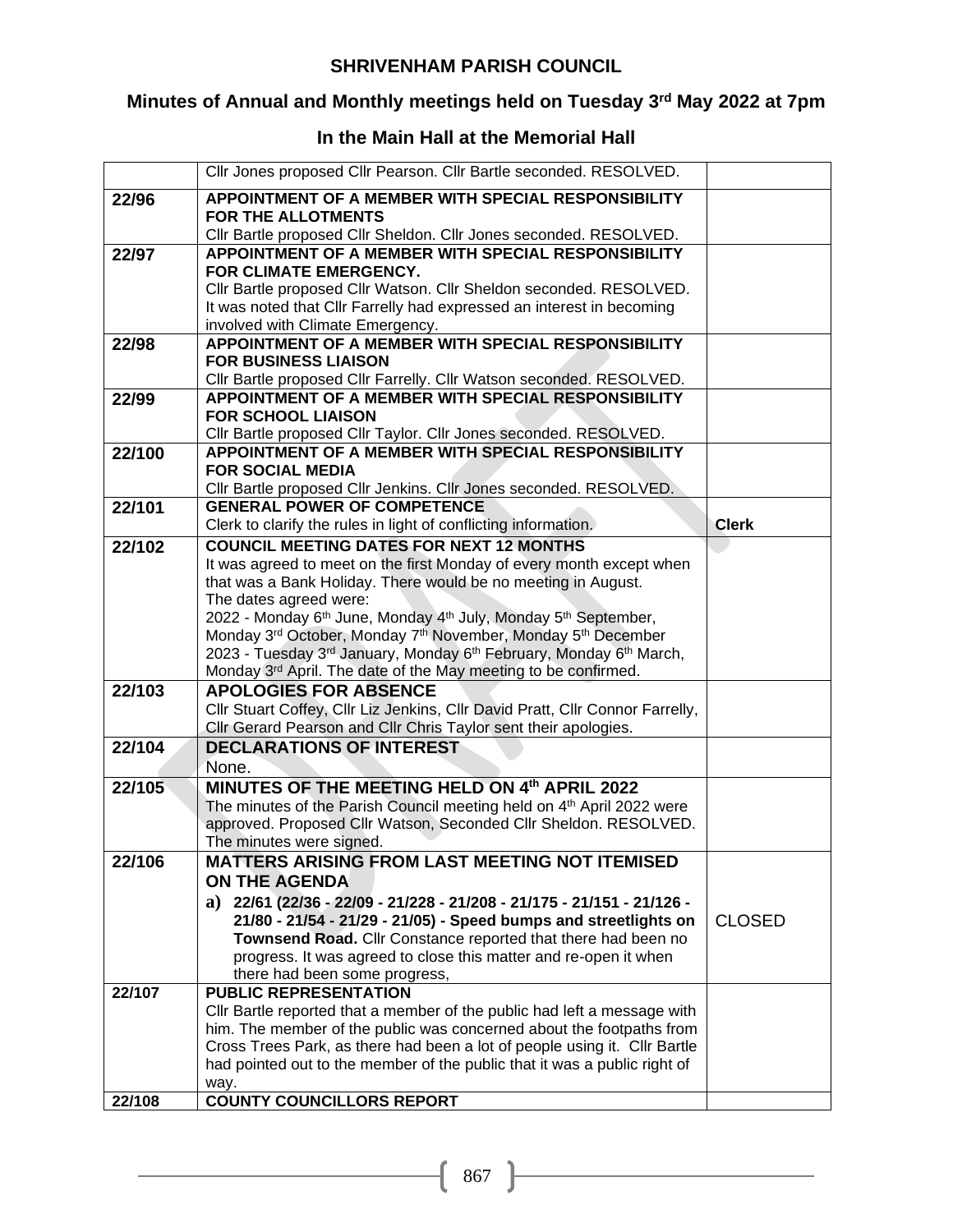## **Minutes of Annual and Monthly meetings held on Tuesday 3rd May 2022 at 7pm**

## **In the Main Hall at the Memorial Hall**

|        | Cllr Constance reported that there were 70 locations in phase 1 of the    |              |
|--------|---------------------------------------------------------------------------|--------------|
|        | 20mph scheme, which she hoped would be completed in the current           |              |
|        | financial year. She had nothing else to report since the Annual           |              |
|        | Assembly on 27th April.                                                   |              |
|        |                                                                           |              |
|        | Cllr Constance was thanked for attending.                                 |              |
| 22/109 | <b>DISTRICT COUNCILLORS REPORT</b>                                        |              |
|        | Cllr Ware reported that she had attended a Community Meeting at           |              |
|        | Ashbury of the Ukrainian Refugee situation. She had put the organisers    |              |
|        | in touch with similar organisations in other villages.                    |              |
|        | Cllr Howell reported that he had stepped down as leader of the            |              |
|        | opposition. The post was to be taken up by Cllr Nathan Boyd. Cllr         |              |
|        | Howell was now deputy leader.                                             |              |
|        | Cllr Bartle reported on refugees who had been welcomed into the local     |              |
|        | community.                                                                |              |
|        | Cllrs Ware and Howell was thanked or attending.                           |              |
|        |                                                                           |              |
| 22/110 | <b>CLIMATE EMERGENCY ACTIONS</b>                                          |              |
|        | Cllr Watson reported that the Sustainable Hub was progressing. A          |              |
|        | planning application for change of use had been submitted to the Vale.    |              |
|        | It was hoped that the Hub would open in early July.                       | <b>BW</b>    |
| 22/111 | <b>CHAIRMAN'S ANNOUNCEMENTS.</b>                                          |              |
|        | Defibrillator Grant. Mr Lloyd had provided details of a grant<br>a)       |              |
|        | available toward the cost of a defibrillator and urged the Parish         | <b>Clerk</b> |
|        | Council to purchase another one. It was agreed to discuss the             |              |
|        |                                                                           |              |
|        | matter with Cala before committing to a purchase. Clerk to                |              |
|        | inform Mr Lloyd.                                                          |              |
|        | Meeting with CIIr Enright. A meeting had been arranged for<br>b)          |              |
|        | 11 <sup>th</sup> May to discuss access to the new school. Cllr Bartle was | <b>RB</b>    |
|        | to discuss the need for a crossing on Highworth Road.                     |              |
|        |                                                                           |              |
| 22/112 | TO RECEIVE AND CONSIDER REPORTS AND MINUTES OF                            |              |
|        | <b>COMMITTEES AND WORKING GROUPS</b>                                      |              |
|        | Minutes of the O&F Committee - The minutes of the O&F<br>a)               |              |
|        | Committee held on 26 <sup>th</sup> April had been circulated. Cllr Bartle |              |
|        | reported that most of the items discussed were on the agenda              |              |
|        | for the current meeting. Those which were not were:                       |              |
|        | <b>Mobile SID.</b> This was discussed but there are no funds              |              |
|        | available at the moment. Cllr Constance suggested                         |              |
|        | that she may have some funding available later in the                     |              |
|        | year.                                                                     |              |
| 22/113 | TO RECEIVE SUCH COMMUNICATIONS AS THE PERSON                              |              |
|        | PRESIDING MAY WISH TO LAY BEFORE THE COUNCIL                              |              |
|        | a) The new school. Two residents had emailed raising concerns             | <b>RB</b>    |
|        | about access to the new school. Cllr Bartle agreed to write to            |              |
|        | them explaining what action was being taken.                              |              |
|        | b) Pump Structure. A resident had written informing the Council           |              |
|        | that slates were missing from the pumphouse roof. It had been             |              |
|        | agreed at the O&F meeting that this should be repaired.                   |              |
| 22/114 | TO RECEIVE REPORTS FROM COUNCILLORS ATTENDING                             |              |
|        | <b>MEETINGS ON BEHALF OF THE COUNCIL</b>                                  |              |
|        | None                                                                      |              |
| 22/115 | <b>FINANCIAL MATTERS</b>                                                  |              |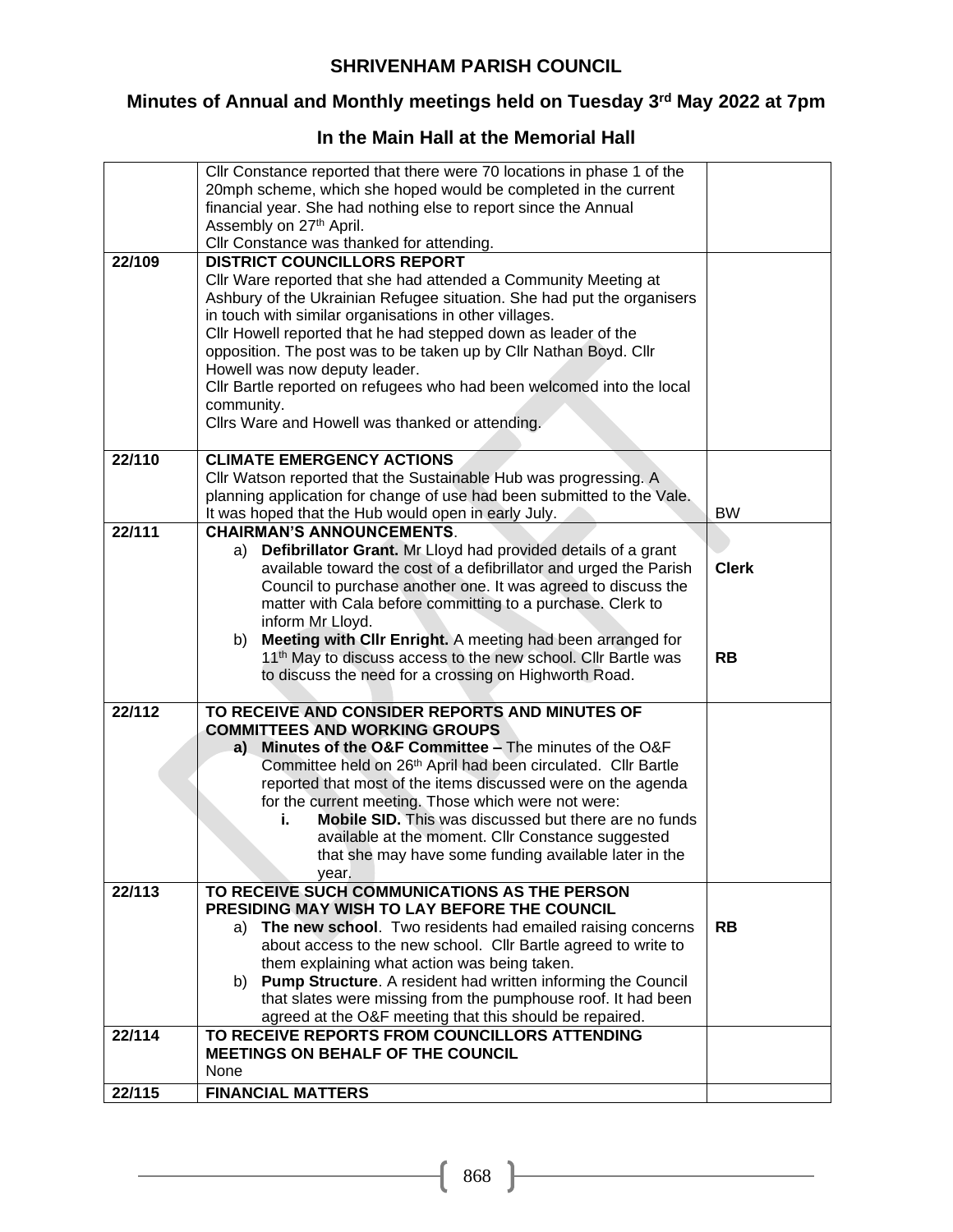# **Minutes of Annual and Monthly meetings held on Tuesday 3rd May 2022 at 7pm**

## **In the Main Hall at the Memorial Hall**

|        | a) | Finance Reports - March 2022. The reports were presented<br>and approved. No issues had been raised. Proposed: Cllr     |                    |
|--------|----|-------------------------------------------------------------------------------------------------------------------------|--------------------|
|        |    | Brown, Seconded: Cllr Sheldon. RESOLVED.                                                                                |                    |
|        | b) | April Payments - The payments were approved. Proposed                                                                   |                    |
|        |    | Cllr Brown, Seconded Cllr Sheldon. RESOLVED.                                                                            |                    |
|        | C) | Internal Audit Report. The report had been circulated and                                                               |                    |
|        |    | was reviewed. No issues were raised by the auditor or the                                                               |                    |
|        |    | Council. The report was accepted. Proposed Cllr Sheldon,                                                                |                    |
|        |    | Seconded Cllr Brown. RESOLVED.                                                                                          |                    |
|        | d) | Annual Governance Statement of 2021/22. The statement                                                                   |                    |
|        |    | had been circulated and reviewed. It was approved. Proposed                                                             |                    |
|        |    | Cllr Brown, Seconded Cllr Sheldon. RESOLVED. The                                                                        |                    |
|        |    | statement was signed by the Chairman.                                                                                   |                    |
|        | e) | Annual Accounting Statement. The statement had been                                                                     |                    |
|        |    | circulated and reviewed. It was approved. Proposed Cllr                                                                 |                    |
|        |    | Brown, Seconded Cllr Watson. RESOLVED. The statement                                                                    |                    |
|        |    | was signed by the Chairman.                                                                                             |                    |
| 22/116 |    | <b>PLANNING MATTERS - NEW APPLICATIONS</b>                                                                              |                    |
|        | a) | P22/V0808/FUL - Wayside, Townsend Road. Proposed                                                                        |                    |
|        |    | erection of a new care home (C2 Use Class) & repositioned                                                               |                    |
|        |    | vehicular access from Townsend Road. Response due by 7th                                                                |                    |
|        |    | May. The Planning committee recommended an objection on                                                                 |                    |
|        |    | the grounds of over development, an inadequate transport plan                                                           |                    |
|        |    | and issues with local medical services. Cllr Watson had                                                                 |                    |
|        |    | attended the consultation and agreed that the application was<br>over development and that the travel plans were poor.  |                    |
|        |    | However, he felt that a care home was needed in the village                                                             |                    |
|        |    | and felt that the Parish Council should be more nuanced in its                                                          |                    |
|        |    | concerns. Cllr Bartle pointed out that the Neighbourhood Plan                                                           |                    |
|        |    | had identified a need for sheltered accommodation and                                                                   |                    |
|        |    | suggested the Parish Council would support to a small                                                                   |                    |
|        |    | development of this nature. Cllr Howell felt that there was a                                                           |                    |
|        |    | need to clarify the needs of the village and he thought that the                                                        |                    |
|        |    | location was wrong for a care home. The application had been                                                            |                    |
|        |    | called to the Vale Planning Committee. It was agreed that the<br>Parish Council would object. P JJ, S RB RESOLVED. Cllr | <b>RB</b>          |
|        |    | Bartle to develop a response.                                                                                           |                    |
|        | b) | P22/V0854/HH - 11 Berens Road. Proposed ground floor                                                                    |                    |
|        |    | extension and two storey side extension. Response due by 14 <sup>th</sup>                                               |                    |
|        |    | May. The Planning Committee recommended a response of No                                                                | All                |
|        |    | Objections. Cllr Jones felt that it was over development of the                                                         | <b>Councillors</b> |
|        |    | plot. It was suggested that the application and the site were                                                           |                    |
|        |    | revisited, comparing it with other sites in the area. This was                                                          |                    |
|        |    | agreed and Councillors were requested to offer their views by                                                           |                    |
|        |    | email. <b>Afternote:</b> Following the review it was agreed to submit                                                   |                    |
|        |    | a response of No Objection.<br>c) P22/V0990/HH - The Cottage, Station Road. Replace                                     |                    |
|        |    | conservatory utility with single storey rear extension. Response                                                        |                    |
|        |    | due by 19 <sup>th</sup> May. There were no objections.                                                                  |                    |
|        |    | d) P22/V0956/AG - The Smelting Yard, Station Road.                                                                      |                    |
|        |    | Proposed agricultural grain store. For information only.                                                                |                    |
|        | e) | P22/V0961/LDP - 19 Cleycourt Road. Demolition of                                                                        |                    |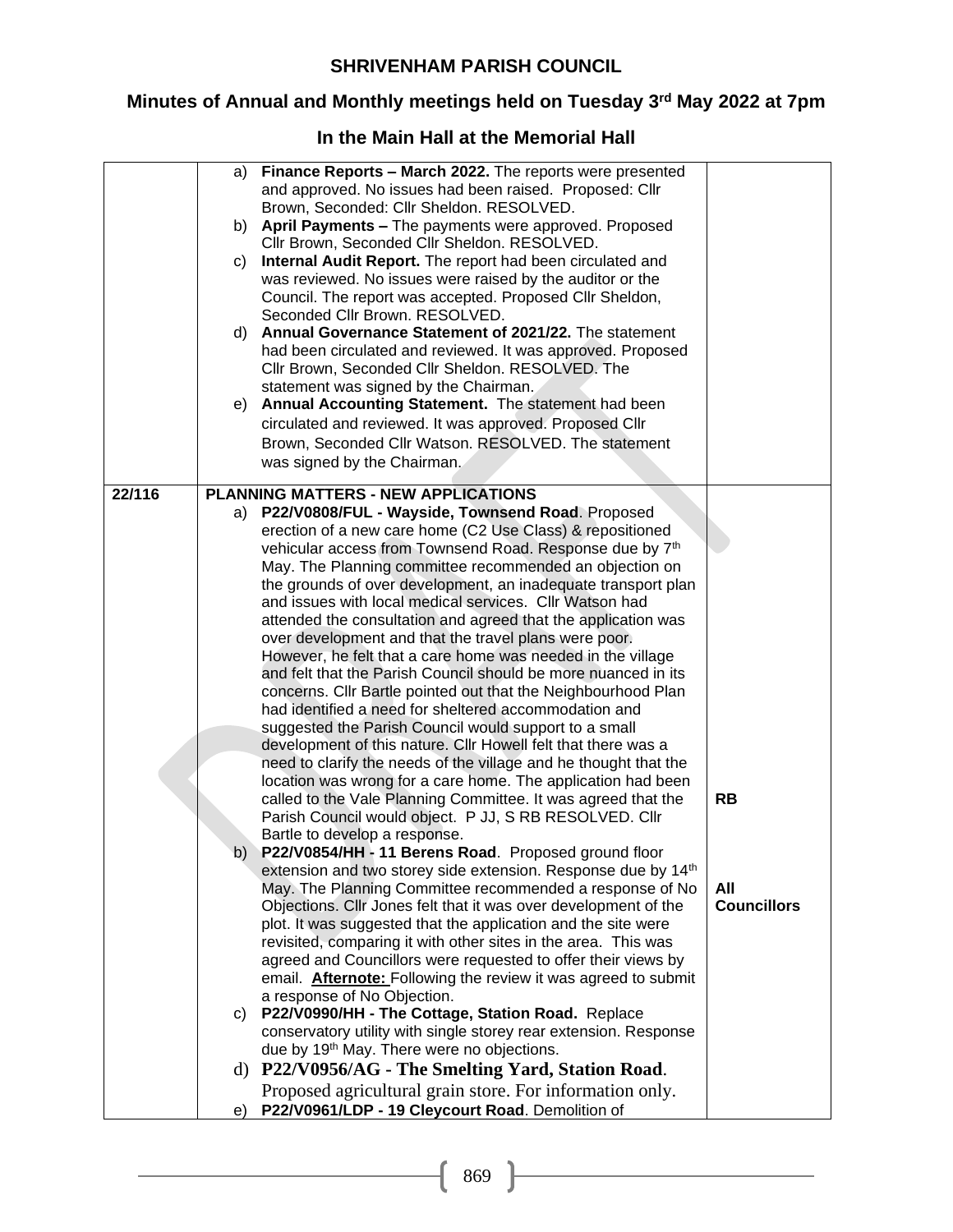# **Minutes of Annual and Monthly meetings held on Tuesday 3rd May 2022 at 7pm**

## **In the Main Hall at the Memorial Hall**

|        |              | conservatory. Erection of single storey rear extension. For                                                                     |  |
|--------|--------------|---------------------------------------------------------------------------------------------------------------------------------|--|
|        |              | information only.                                                                                                               |  |
| 22/117 |              | PLANNING MATTERS - APPLICATIONS RECEIVED SINCE THE<br><b>PUBLICATION OF THE AGENDA</b>                                          |  |
|        |              | a) P22/V1000/LB & P22/V1001/HH - 4 Faringdon Road.                                                                              |  |
|        |              | Alteration and refurbishment to the existing house, demolition                                                                  |  |
|        |              | of existing outbuilding, erection of new outbuilding and external                                                               |  |
|        |              | works. Response due by 22 <sup>nd</sup> May. It was noted that the house                                                        |  |
|        |              | was a Grade II listed building. Councillors were asked to review                                                                |  |
|        |              | and respond to Cllr Jones by email. <b>Afternote:</b> There were no                                                             |  |
|        |              | objections.<br><b>PLANNING MATTERS - DECISIONS</b>                                                                              |  |
| 22/118 |              |                                                                                                                                 |  |
|        |              | a) P22/V0532/LDP - 25 Stainswick Lane. Second floor                                                                             |  |
|        |              | extension over existing footprint of house. Awaiting<br>determination.                                                          |  |
|        |              |                                                                                                                                 |  |
|        |              | b) R3.0025/22 (OCC) & P22/V0712/CC (VWHDC) - Land east of                                                                       |  |
|        |              | Highworth Road. Construction of a new 1.5FE primary school                                                                      |  |
|        |              | with 75-place nursery (Use Class F1) alongside hard and soft                                                                    |  |
|        |              | landscaping, external play areas, two sports pitches and netball                                                                |  |
|        |              | court, external landscaping, external play areas, two sports                                                                    |  |
|        |              | pitches and netball court, external lighting and boundary                                                                       |  |
|        |              | treatment. Awaiting determination.                                                                                              |  |
|        |              | c) P22/V0531/HH - April Cottage, 39 Stallpits Road. Rear and<br>side extensions, and loft conversion with raised roof. Awaiting |  |
|        |              | determination.                                                                                                                  |  |
|        |              | d) P22/V0653/HH - 42 High Street. Removal of existing single                                                                    |  |
|        |              | storey summerhouse at rear of garden, rebuild with new to                                                                       |  |
|        |              | similar size. Awaiting determination.                                                                                           |  |
|        | e)           | P22/V0383/HH - 10 Catherine Close. Demolition of                                                                                |  |
|        |              | conservatory and erection of single storey side and rear                                                                        |  |
|        |              | extension and some internal alterations. Awaiting                                                                               |  |
|        |              | determination.                                                                                                                  |  |
|        | $f$ )        | Acorn House, 17A Highworth Road. Permitted development.                                                                         |  |
|        |              | Single storey rear extension. Granted.                                                                                          |  |
|        | $\mathbf{g}$ | 38 Fairthorne Way. Rear extensions, alterations and<br>installation of solar panels. Granted.                                   |  |
|        |              | h) P21/V2808/O - Land off Townsend Road. Outline planning                                                                       |  |
|        |              | application for the erection of up to 100 dwellings (including                                                                  |  |
|        |              | 35% affordable housing) with public open space, landscaping                                                                     |  |
|        |              | and sustainable drainage system (SuDS) and a vehicular                                                                          |  |
|        |              | access point. All matters reserved. Amendment reducing the                                                                      |  |
|        |              | number of units to 90. Refused.                                                                                                 |  |
|        | $\rm i)$     | P21/V0773/RM - Land North of Highworth Road. Reserved                                                                           |  |
|        |              | Matters following Outline Permission (P15/V2541/O) for                                                                          |  |
|        |              | appearance, landscaping, layout and scale for a development<br>of 275 dwellings along with associated public open space and     |  |
|        |              | other associated highways works. Additional drainage                                                                            |  |
|        |              | information received 11 <sup>th</sup> October. Awaiting determination.                                                          |  |
|        | $\mathbf{j}$ | P21/V2264/FUL - Land at Townsend Road. Demolition of                                                                            |  |
|        |              | existing structures and construction of Entry Level Exception                                                                   |  |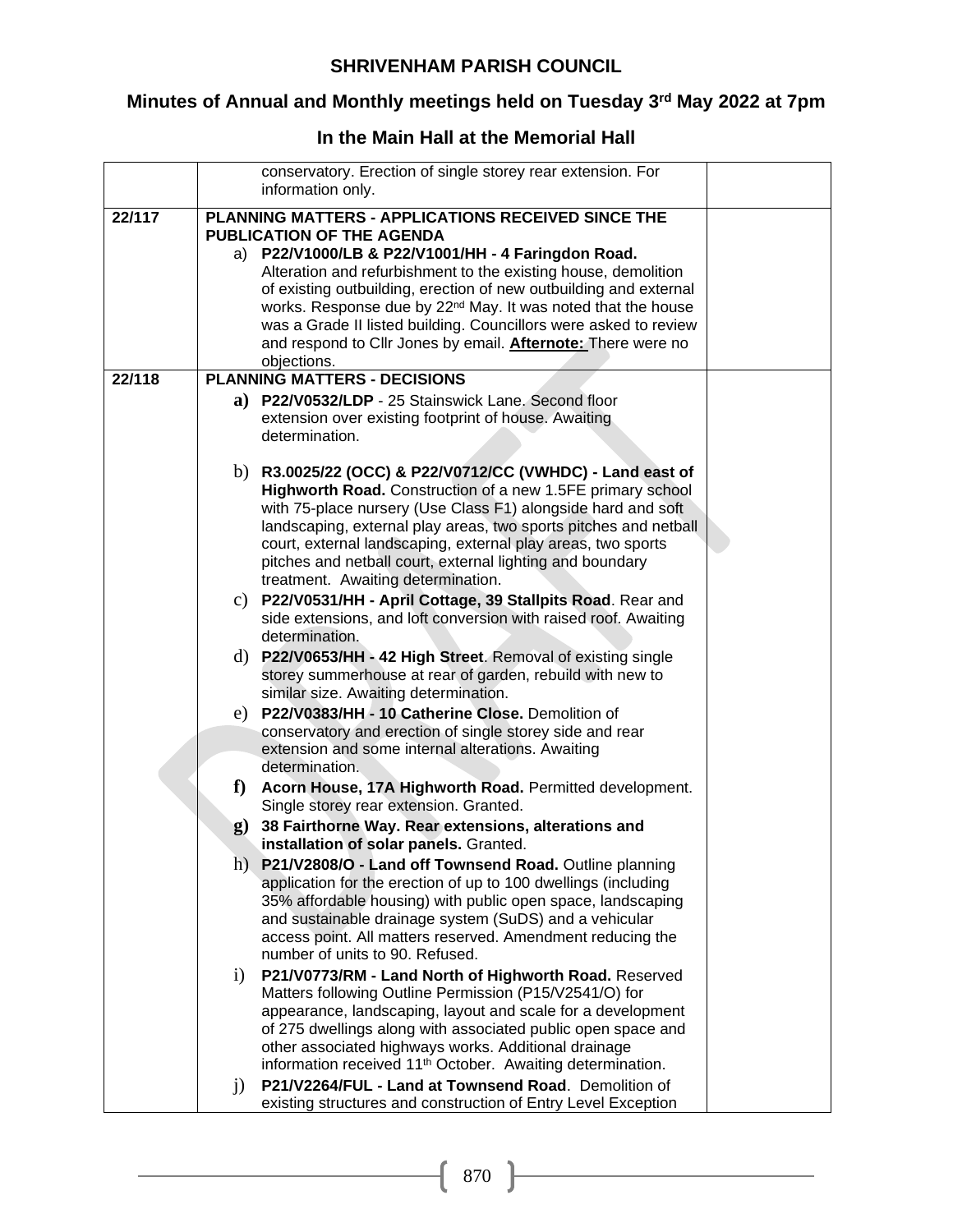## **Minutes of Annual and Monthly meetings held on Tuesday 3rd May 2022 at 7pm**

## **In the Main Hall at the Memorial Hall**

| 22/124 | <b>ALLOTMENTS REPORT</b><br>Cllr Sheldon reported that a plot inspection had been carried out<br>although he was having issues downloading the data into Rialtas.<br>There were several plots that needed work. Cllr Sheldon to discuss | <b>RS/JJ</b>    |
|--------|-----------------------------------------------------------------------------------------------------------------------------------------------------------------------------------------------------------------------------------------|-----------------|
|        | The installation was due on 17 <sup>th</sup> May. Cllr Jenkins was to meet with the<br>artist on side. Cllr Brown suggested putting something in the news<br>about the installation along with a map of the site locations.             | <b>LJ/Clerk</b> |
| 22/123 | <b>COMMUNITY ART PROJECT</b>                                                                                                                                                                                                            |                 |
|        | funds. Proposed Cllr Watson, Seconded Cllr Bartle. RESOLVED. The<br>Funding Agreement was signed.                                                                                                                                       |                 |
|        | signed. It was further proposed that the Parish Council accept the S106                                                                                                                                                                 |                 |
|        | reviewed. It was proposed that the agreement was accepted and                                                                                                                                                                           |                 |
|        | The funding agreement for the MUGA had been received and                                                                                                                                                                                | <b>BW/Clerk</b> |
| 22/122 | <b>S106/CIL FUNDING</b>                                                                                                                                                                                                                 |                 |
|        | CIIr Ware reported that all the training was done online at Coleshill and<br>the scheme was working well there.                                                                                                                         |                 |
|        | manage. She did, however, feel that it was all running well despite this.                                                                                                                                                               |                 |
|        | whole scheme was being run from one office and it was a lot to                                                                                                                                                                          |                 |
|        | CIIr Constance felt that the lack of training was due to the fact that the                                                                                                                                                              |                 |
|        | was trying to get an answer to that question.                                                                                                                                                                                           |                 |
|        | hands-on training that other Oxfordshire districts received. He                                                                                                                                                                         |                 |
|        | system. Cllr Pearson to pass the information on to Neil Platten.<br>Cllr Pearson wanted to know why Shrivenham did not get the                                                                                                          |                 |
|        | been arranged for 4 <sup>th</sup> May for a demonstration of the reporting                                                                                                                                                              |                 |
|        | online through the Speedwatch site. A remote meeting had                                                                                                                                                                                |                 |
|        | volunteers taking to the streets. Reporting was to be done                                                                                                                                                                              |                 |
|        | would be no active Police training prior to Speedwatch                                                                                                                                                                                  |                 |
|        | controller. He had been surprised when informed that there                                                                                                                                                                              |                 |
|        | Cllr Pearson had spoken to Lee Turnham, the TVP admin                                                                                                                                                                                   | <b>GP/RB</b>    |
|        | Cllr Pearson had sent a written report which was read out:                                                                                                                                                                              |                 |
| 22/121 | <b>COMMUNITY SPEEDWATCH</b>                                                                                                                                                                                                             |                 |
|        | No report. Cllr Taylor was attending a School Governors meeting this<br>evening.                                                                                                                                                        | CT/LJ           |
| 22/120 | <b>SCHOOL LIAISON</b>                                                                                                                                                                                                                   |                 |
|        |                                                                                                                                                                                                                                         |                 |
|        | meeting had been scheduled for the beginning of May.                                                                                                                                                                                    |                 |
|        | Cala site, Highworth Road. No report from Cala. A<br>a)                                                                                                                                                                                 |                 |
| 22/119 | <b>PLANNING MATTERS - MAJOR DEVELOPMENTS</b>                                                                                                                                                                                            |                 |
|        | of 151 dwellings and other associated highways works.                                                                                                                                                                                   |                 |
|        | appearance, landscaping, layout and scale for a development                                                                                                                                                                             |                 |
|        | $\bf{D}$<br>P21/V1220/RM - Land North of Highworth Road. Reserved<br>Matters following Outline Permission (P15/V2541/O) for                                                                                                             |                 |
|        | sqm and associated highways works. Awaiting determination.                                                                                                                                                                              |                 |
|        | layout and scale for the development of a retail unit up to 400                                                                                                                                                                         |                 |
|        | following Outline Permission (P15/V2541/O) for appearance,                                                                                                                                                                              |                 |
|        | P21/V1217/RM - Land at Highworth Road. Reserved Matters<br>k)                                                                                                                                                                           |                 |
|        | been submitted on the grounds on non-determination.                                                                                                                                                                                     |                 |
|        | works. Awaiting determination. EW noted that an appeal had                                                                                                                                                                              |                 |
|        | and public open space, boundary treatment and associated                                                                                                                                                                                |                 |
|        | road, resident and visitor parking, pumping station, landscaping                                                                                                                                                                        |                 |
|        | dwellings, vehicular and pedestrian accesses, internal access                                                                                                                                                                           |                 |
|        | Site comprising 26 no. one, two and three bedroom affordable                                                                                                                                                                            |                 |